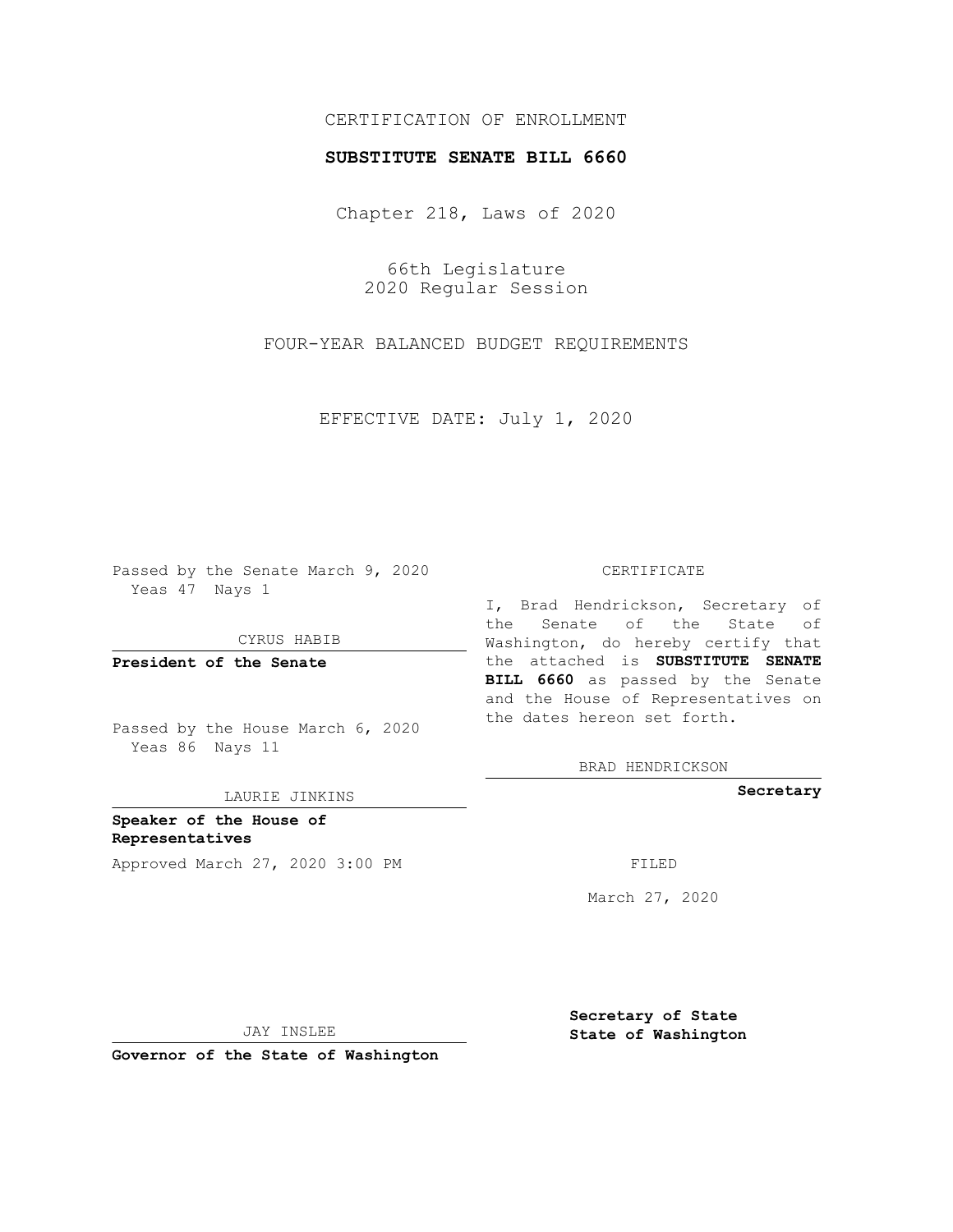### **SUBSTITUTE SENATE BILL 6660**

AS AMENDED BY THE HOUSE

Passed Legislature - 2020 Regular Session

# **State of Washington 66th Legislature 2020 Regular Session**

**By** Senate Ways & Means (originally sponsored by Senators Rolfes, Braun, and Mullet)

READ FIRST TIME 02/07/20.

 AN ACT Relating to improving fiscal responsibility and budget discipline by replacing the spending limit with additional four-year balanced budget requirements; amending RCW 43.88.030, 43.88.055, 43.135.025, 43.135.034, and 82.33.060; repealing RCW 43.135.010, 43.135.0341, 43.135.0342, 43.135.0343, 43.135.0351, 43.135.080, and 6 43.135.904; and providing an effective date.

BE IT ENACTED BY THE LEGISLATURE OF THE STATE OF WASHINGTON:

 **Sec. 1.** RCW 43.88.030 and 2006 c 334 s 43 are each amended to 9 read as follows:

 (1) The director of financial management shall provide all agencies with a complete set of instructions for submitting biennial budget requests to the director at least three months before agency budget documents are due into the office of financial management. The budget document or documents shall consist of the governor's budget message which shall be explanatory of the budget and shall contain an outline of the proposed financial policies of the state for the ensuing fiscal period, as well as an outline of the proposed six-year financial policies where applicable, and shall describe in connection therewith the important features of the budget. The biennial budget document or documents shall also describe performance indicators that demonstrate measurable progress towards priority results. The message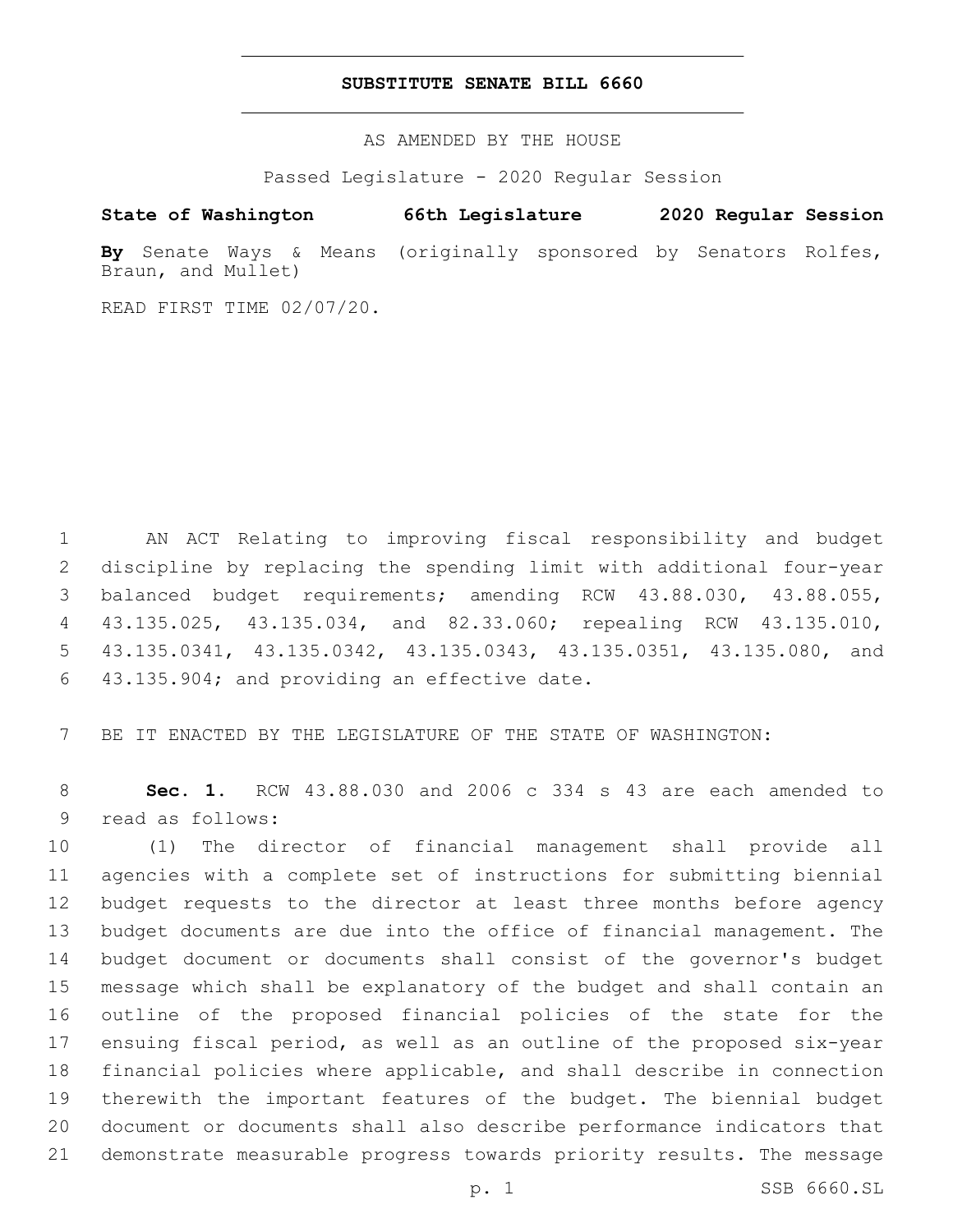shall set forth the reasons for salient changes from the previous fiscal period in expenditure and revenue items and shall explain any major changes in financial policy. Attached to the budget message shall be such supporting schedules, exhibits and other explanatory material in respect to both current operations and capital improvements as the governor shall deem to be useful to the legislature. The budget document or documents shall set forth a proposal for expenditures in the ensuing fiscal period, or six-year period where applicable, based upon the estimated revenues and caseloads as approved by the economic and revenue forecast council and caseload forecast council or upon the estimated revenues and caseloads of the office of financial management for those funds, accounts, sources, and programs for which the forecast councils do not prepare an official forecast. Revenues shall be estimated for such fiscal period from the source and at the rates existing by law 16 at the time of submission of the budget document, including the supplemental budgets submitted in the even-numbered years of a biennium. However, the estimated revenues and caseloads for use in the governor's budget document may be adjusted to reflect budgetary revenue transfers and revenue and caseload estimates dependent upon budgetary assumptions of enrollments, workloads, and caseloads. All adjustments to the approved estimated revenues and caseloads must be set forth in the budget document. The governor may additionally submit, as an appendix to each supplemental, biennial, or six-year agency budget or to the budget document or documents, a proposal for expenditures in the ensuing fiscal period from revenue sources derived from proposed changes in existing statutes.

The budget document or documents shall also contain:

 (a) Revenues classified by fund and source for the immediately past fiscal period, those received or anticipated for the current fiscal period, and those anticipated for the ensuing biennium;

(b) The undesignated fund balance or deficit, by fund;

 (c) Such additional information dealing with expenditures, revenues, workload, performance, and personnel as the legislature may 35 direct by law or concurrent resolution;

 (d) Such additional information dealing with revenues and expenditures as the governor shall deem pertinent and useful to the 38 legislature;

 (e) Tabulations showing expenditures classified by fund, 40 function, and agency;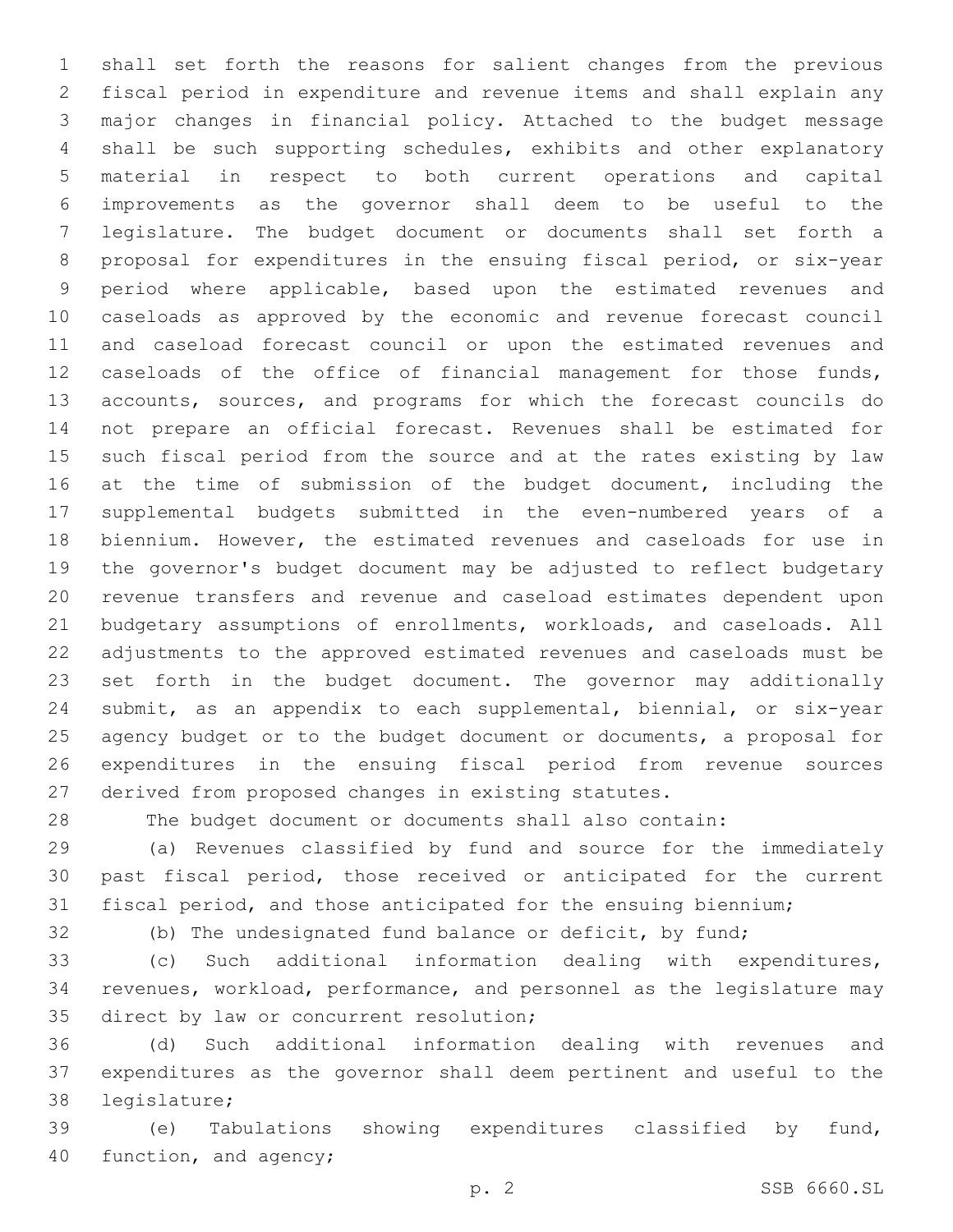(f) The expenditures that include nonbudgeted, nonappropriated 2 accounts outside the state treasury;

 (g) Identification of all proposed direct expenditures to implement the Puget Sound water quality plan under chapter 90.71 RCW, 5 shown by agency and in total; and

 (h) Tabulations showing each postretirement adjustment by retirement system established after fiscal year 1991, to include, but not be limited to, estimated total payments made to the end of the previous biennial period, estimated payments for the present biennium, and estimated payments for the ensuing biennium.

 (2) The budget document or documents shall include detailed estimates of all anticipated revenues applicable to proposed operating or capital expenditures and shall also include all proposed operating or capital expenditures. The total of beginning undesignated fund balance and estimated revenues less working capital and other reserves shall equal or exceed the total of proposed applicable expenditures. The budget document or documents shall 18 further include:

 (a) Interest, amortization and redemption charges on the state 20 debt;

(b) Payments of all reliefs, judgments, and claims;

22 (c) Other statutory expenditures;

(d) Expenditures incident to the operation for each agency;

(e) Revenues derived from agency operations;24

 (f) Expenditures and revenues shall be given in comparative form showing those incurred or received for the immediately past fiscal period and those anticipated for the current biennium and next 28 ensuing biennium;

 (g) A showing and explanation of amounts of general fund and other funds obligations for debt service and any transfers of moneys that otherwise would have been available for appropriation;

(h) Common school expenditures on a fiscal-year basis;

 (i) A showing, by agency, of the value and purpose of financing contracts for the lease/purchase or acquisition of personal or real property for the current and ensuing fiscal periods; and

 (j) A showing and explanation of anticipated amounts of general fund and other funds required to amortize the unfunded actuarial accrued liability of the retirement system specified under chapter 41.45 RCW, and the contributions to meet such amortization, stated in total dollars and as a level percentage of total compensation.

p. 3 SSB 6660.SL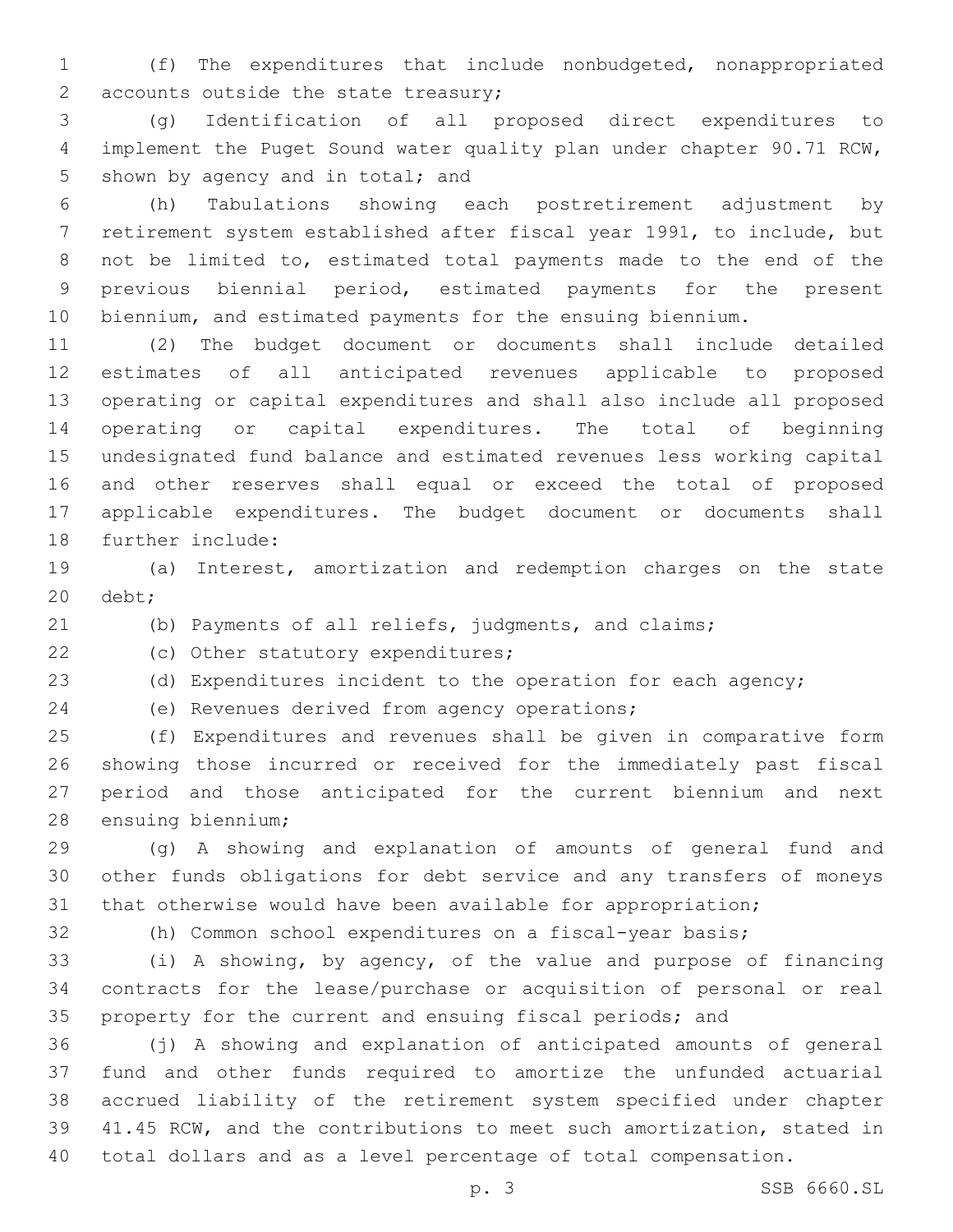(3) The governor's operating budget document or documents shall reflect the statewide priorities as required by RCW 43.88.090.

 (4) The governor's operating budget document or documents shall identify activities that are not addressing the statewide priorities.

 (5)(a) Beginning in the 2021-2023 fiscal biennium, the governor's operating budget document or documents submitted to the legislature must leave, in total, a positive ending fund balance in the general fund and related funds.

 (b) Beginning in the 2021-2023 fiscal biennium, the projected maintenance level of the governor's operating budget document or documents submitted to the legislature must not exceed the available fiscal resources for the next ensuing fiscal biennium.

(c) For purposes of this subsection:

 (i) "Available fiscal resources" means the beginning general fund and related funds balances and any fiscal resources estimated for the 16 general fund and related funds, adjusted for proposed revenue 17 legislation, and with forecasted revenues adjusted to the greater of (A) the official general fund and related funds revenue forecast for the ensuing biennium, or (B) the official general fund and related funds forecast for the second fiscal year of the current fiscal 21 biennium, increased by 4.5 percent for each fiscal year of the ensuing biennium.

 (ii) "Projected maintenance level" means estimated appropriations necessary to maintain the continuing costs of program and service levels either funded in the governor's budget document or documents submitted to the legislature or mandated by other state or federal law, adjusted by the estimated cost of proposed executive branch legislation, and the amount of any general fund moneys projected to be transferred to the budget stabilization account pursuant to Article VII, section 12 of the state Constitution. Proposed executive branch legislation does not include proposals by institutions of higher education, other separately elected officials, or other boards, commissions, and offices not under the authority of the governor that are not funded or assumed in the governor's budget document or documents submitted to the legislature.

# (iii) "Related funds" has the meaning defined in RCW 43.88.055.

(d) (b) of this subsection (5) does not apply:

 (i) To any governor-proposed legislation submitted to the legislature that makes net reductions in general fund and related funds appropriations to prevent the governor from making across-the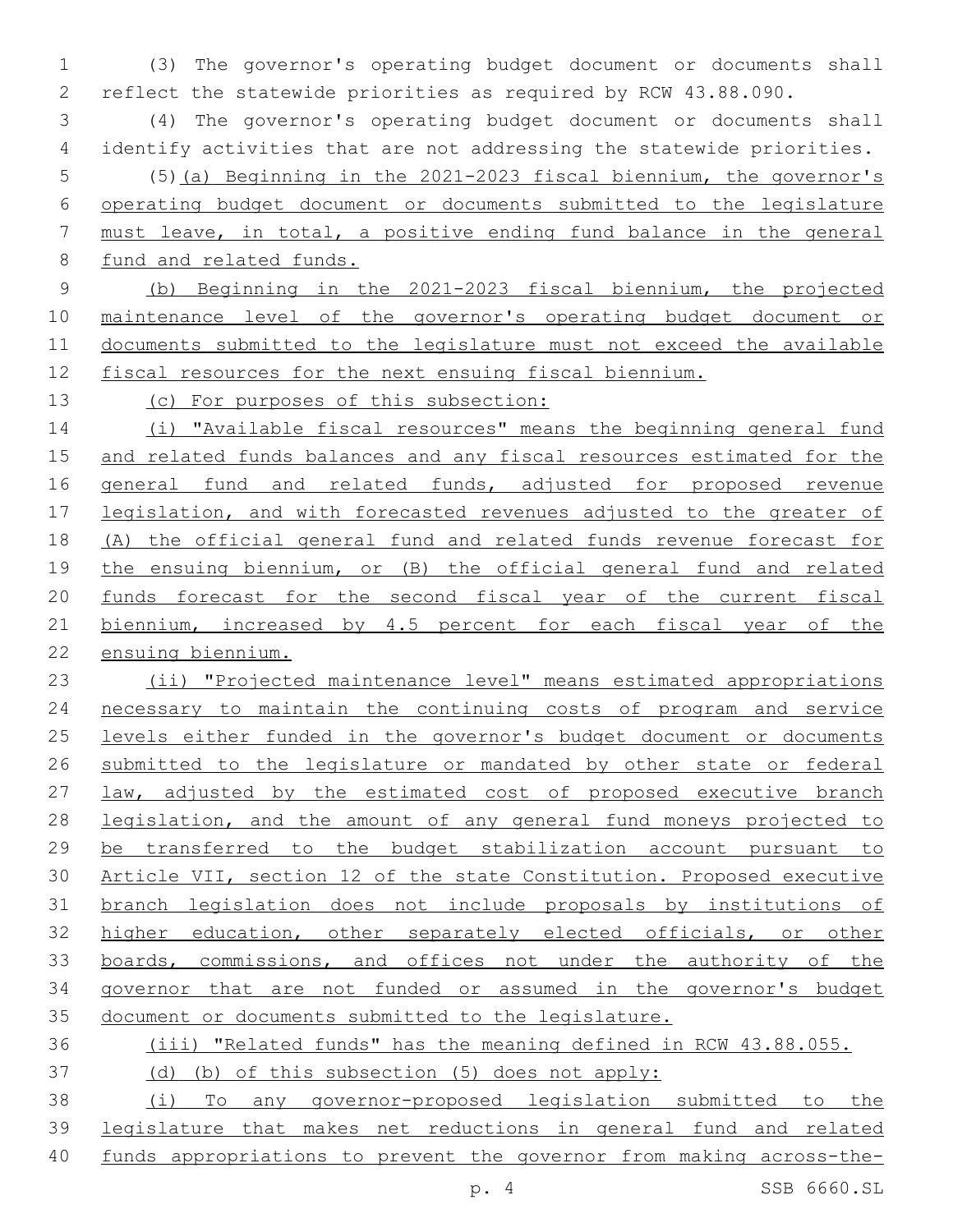board reductions in allotments for these particular funds as provided

2 in RCW 43.88.110(7); or

 (ii) In a fiscal biennium for which the governor proposes appropriations from the budget stabilization account pursuant to Article VII, section 12(d)(ii) of the state Constitution.

 (6) A separate capital budget document or schedule shall be 7 submitted that will contain the following:

 (a) A statement setting forth a long-range facilities plan for the state that identifies and includes the highest priority needs 10 within affordable spending levels;

 (b) A capital program consisting of proposed capital projects for the next biennium and the two biennia succeeding the next biennium consistent with the long-range facilities plan. Insomuch as is practical, and recognizing emergent needs, the capital program shall 15 reflect the priorities, projects, and spending levels proposed in previously submitted capital budget documents in order to provide a reliable long-range planning tool for the legislature and state 18 agencies;

 (c) A capital plan consisting of proposed capital spending for at 20 least four biennia succeeding the next biennium;

 (d) A strategic plan for reducing backlogs of maintenance and repair projects. The plan shall include a prioritized list of specific facility deficiencies and capital projects to address the 24 deficiencies for each agency, cost estimates for each project, a schedule for completing projects over a reasonable period of time, and identification of normal maintenance activities to reduce future 27 backlogs;

(e) A statement of the reason or purpose for a project;

 (f) Verification that a project is consistent with the provisions 30 set forth in chapter 36.70A RCW;

 (g) A statement about the proposed site, size, and estimated life 32 of the project, if applicable;

33 (h) Estimated total project cost;

 (i) For major projects valued over five million dollars, estimated costs for the following project components: Acquisition, consultant services, construction, equipment, project management, and other costs included as part of the project. Project component costs shall be displayed in a standard format defined by the office of financial management to allow comparisons between projects;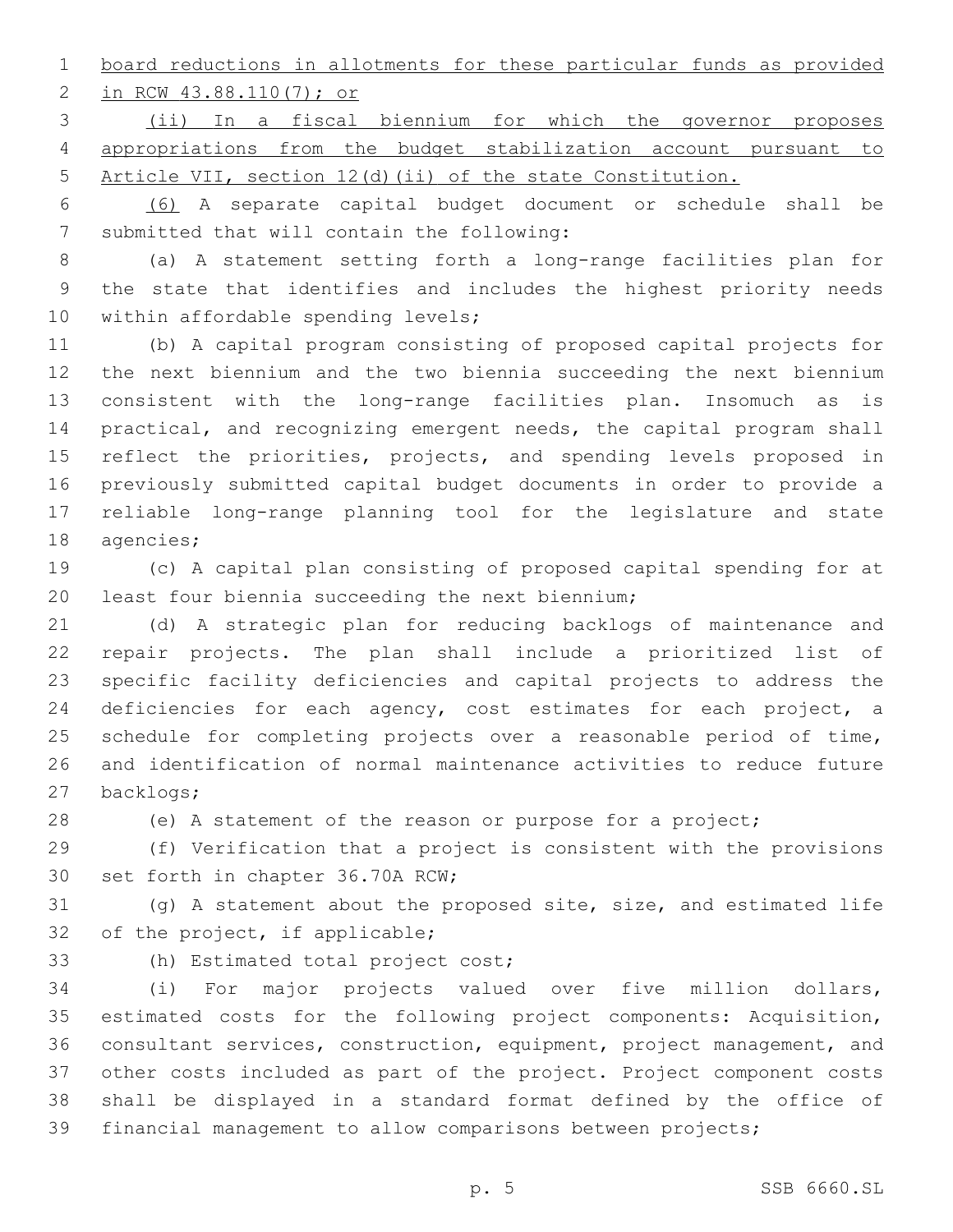- (j) Estimated total project cost for each phase of the project as 2 defined by the office of financial management;
- 3 (k) Estimated ensuing biennium costs;
- (l) Estimated costs beyond the ensuing biennium;
- (m) Estimated construction start and completion dates;
- (n) Source and type of funds proposed;6

 (o) Estimated ongoing operating budget costs or savings resulting 8 from the project, including staffing and maintenance costs;

 (p) For any capital appropriation requested for a state agency for the acquisition of land or the capital improvement of land in which the primary purpose of the acquisition or improvement is recreation or wildlife habitat conservation, the capital budget document, or an omnibus list of recreation and habitat acquisitions provided with the governor's budget document, shall identify the projected costs of operation and maintenance for at least the two biennia succeeding the next biennium. Omnibus lists of habitat and recreation land acquisitions shall include individual project cost estimates for operation and maintenance as well as a total for all state projects included in the list. The document shall identify the source of funds from which the operation and maintenance costs are 21 proposed to be funded;

 (q) Such other information bearing upon capital projects as the 23 governor deems to be useful;

 (r) Standard terms, including a standard and uniform definition 25 of normal maintenance, for all capital projects;

 (s) Such other information as the legislature may direct by law 27 or concurrent resolution.

28 For purposes of this subsection  $((+5+))$   $(6)$ , the term "capital project" shall be defined subsequent to the analysis, findings, and recommendations of a joint committee comprised of representatives from the house capital appropriations committee, senate ways and means committee, legislative evaluation and accountability program 33 committee, and office of financial management.

 (((6))) (7) No change affecting the comparability of agency or program information relating to expenditures, revenues, workload, performance and personnel shall be made in the format of any budget document or report presented to the legislature under this section or RCW 43.88.160(1) relative to the format of the budget document or report which was presented to the previous regular session of the legislature during an odd-numbered year without prior legislative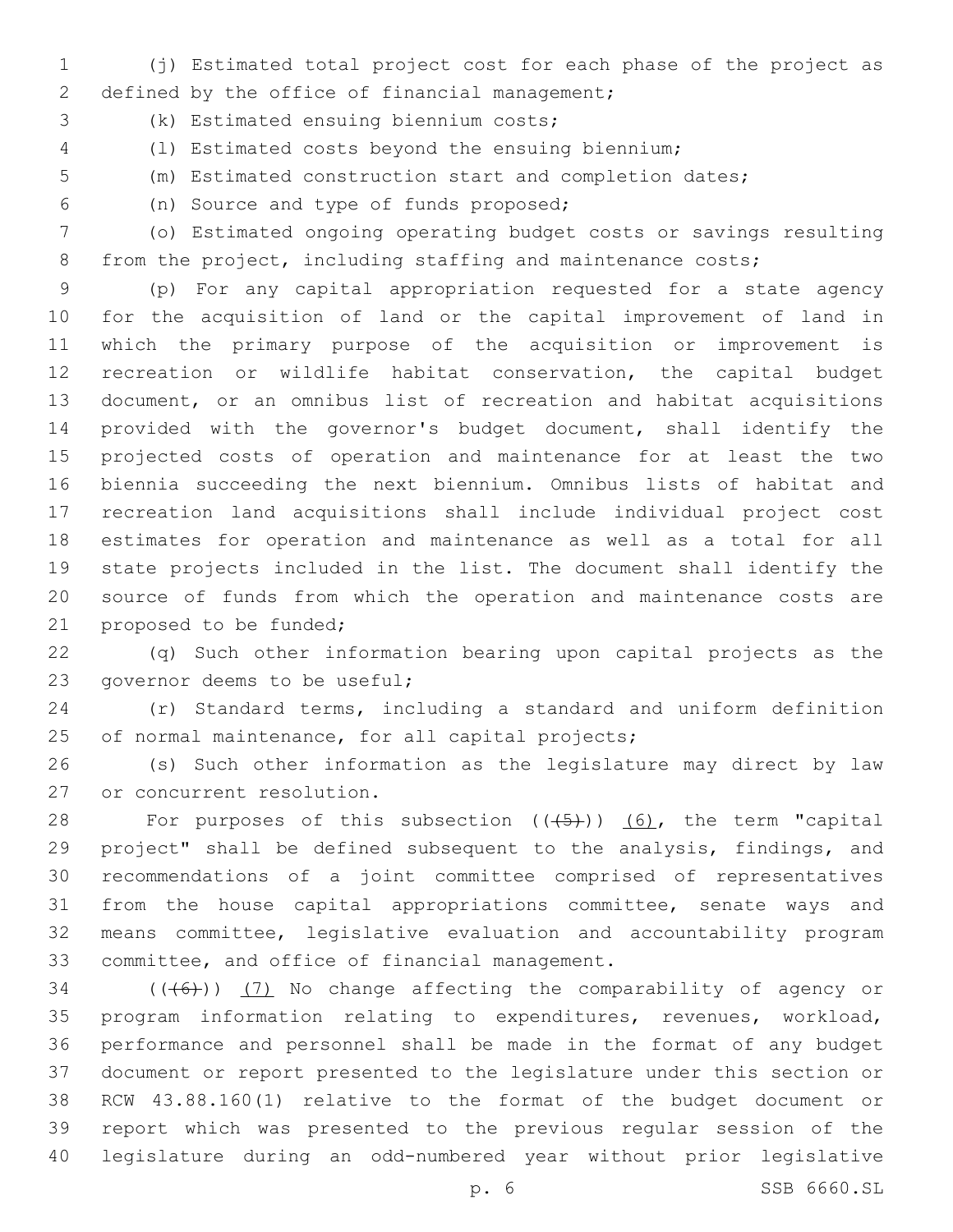concurrence. Prior legislative concurrence shall consist of (a) a favorable majority vote on the proposal by the standing committees on ways and means of both houses if the legislature is in session or (b) a favorable majority vote on the proposal by members of the legislative evaluation and accountability program committee if the legislature is not in session.6

 **Sec. 2.** RCW 43.88.055 and 2012 1st sp.s. c 8 s 1 are each 8 amended to read as follows:

 (1) The legislature must adopt a four-year balanced budget as follows:10

 (a) Beginning in the 2013-2015 fiscal biennium, the legislature shall enact a balanced omnibus operating appropriations bill that leaves, in total, a positive ending fund balance in the general fund 14 and related funds.

 (b) Beginning in the 2013-2015 fiscal biennium, the projected maintenance level of the omnibus appropriations bill enacted by the legislature shall not exceed the available fiscal resources for the 18 next ensuing fiscal biennium.

19 (2) For purposes of this section:

 (a) "Available fiscal resources" means the beginning general fund and related fund balances and any fiscal resources estimated for the general fund and related funds, adjusted for enacted legislation, and with forecasted revenues adjusted to the greater of (i) the official general fund and related funds revenue forecast for the ensuing biennium, or (ii) the official general fund and related funds forecast for the second fiscal year of the current fiscal biennium, increased by 4.5 percent for each fiscal year of the ensuing 28 biennium;

 (b) "Projected maintenance level" means estimated appropriations necessary to maintain the continuing costs of program and service levels either funded in that appropriations bill or mandated by other state or federal law, and the amount of any general fund moneys projected to be transferred to the budget stabilization account 34 pursuant to Article VII, section 12 of the state Constitution ( $\sqrt{$  but does not include in the 2013-2015 and 2015-2017 fiscal biennia the costs related to the enhanced funding under the new definition of basic education as established in chapter 548, Laws of 2009, and affirmed by the decision in *Mathew McCleary et al., v. The State of Washington*, 173 Wn.2d 477, 269 P.3d 227, (2012), from which the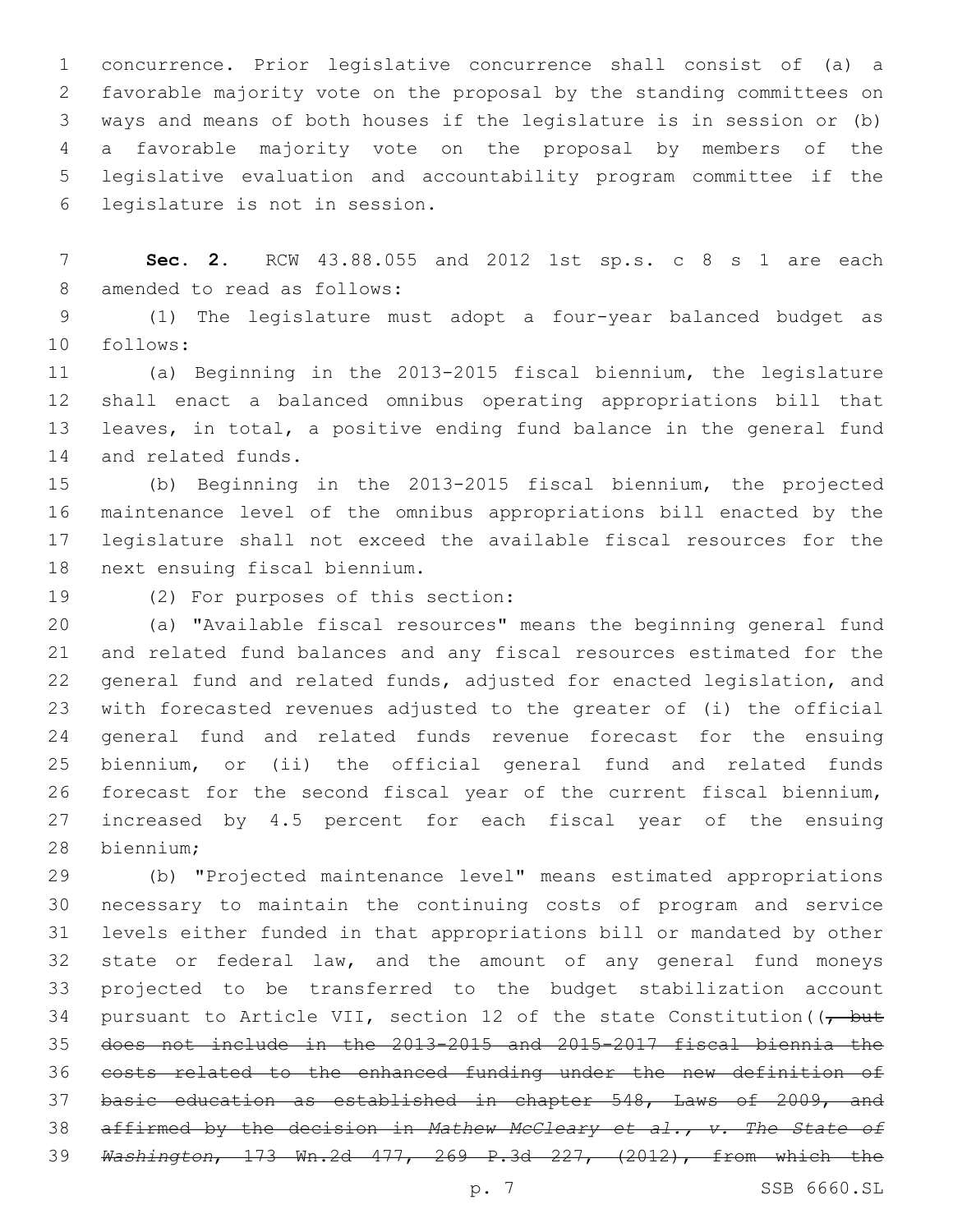1 short-term exclusion of these obligations is solely for the purposes 2 of calculating this estimate and does not in any way indicate an 3 intent to avoid full funding of these obligations));

4 (c) "Related funds," as used in this section, means the 5 Washington opportunity pathways account, the workforce education 6 investment account, and the education legacy trust account.

 (3) Subsection (1)(a) and (b) of this section does not apply to an appropriations bill that makes net reductions in general fund and related funds appropriations and is enacted between July 1st and 10 February 15th of any fiscal year.

 (4) Subsection (1)(b) of this section does not apply in a fiscal biennium in which money is appropriated from the budget stabilization account pursuant to Article VII, section 12(d)(ii) of the state 14 Constitution.

15 **Sec. 3.** RCW 43.135.025 and 2015 3rd sp.s. c 29 s 3 are each 16 amended to read as follows:

17 (1) ((Beginning July 1, 2021, the state shall not expend from the 18 general fund during any fiscal year state moneys in excess of the 19 state expenditure limit established under this chapter.

20  $(2)$  Except pursuant to an appropriation under RCW  $43.135.045(2)$ , 21 the state treasurer shall not issue or redeem any check, warrant, or 22 voucher that will result in a state general fund expenditure for any 23 fiscal year in excess of the state expenditure limit established 24 under this chapter. A violation of this subsection constitutes a 25 violation of RCW 43.88.290 and shall subject the state treasurer to 26 the penalties provided in RCW 43.88.300.

27 (3) The state expenditure limit for any fiscal year shall be the 28 previous fiscal year's state expenditure limit increased by a 29 percentage rate that equals the fiscal growth factor.

 (4) For purposes of computing the state expenditure limit for the fiscal year beginning July 1, 2021, the phrase "the previous fiscal year's state expenditure limit" means the total state expenditures 33 from the state general fund for the fiscal year beginning July  $1<sub>r</sub>$ 2020, plus the fiscal growth factor.

 (5) A state expenditure limit committee is established for the purpose of determining and adjusting the state expenditure limit as 37 provided in this chapter. The members of the state expenditure limit committee are the director of financial management, the attorney general or the attorney general's designee, and the chairs and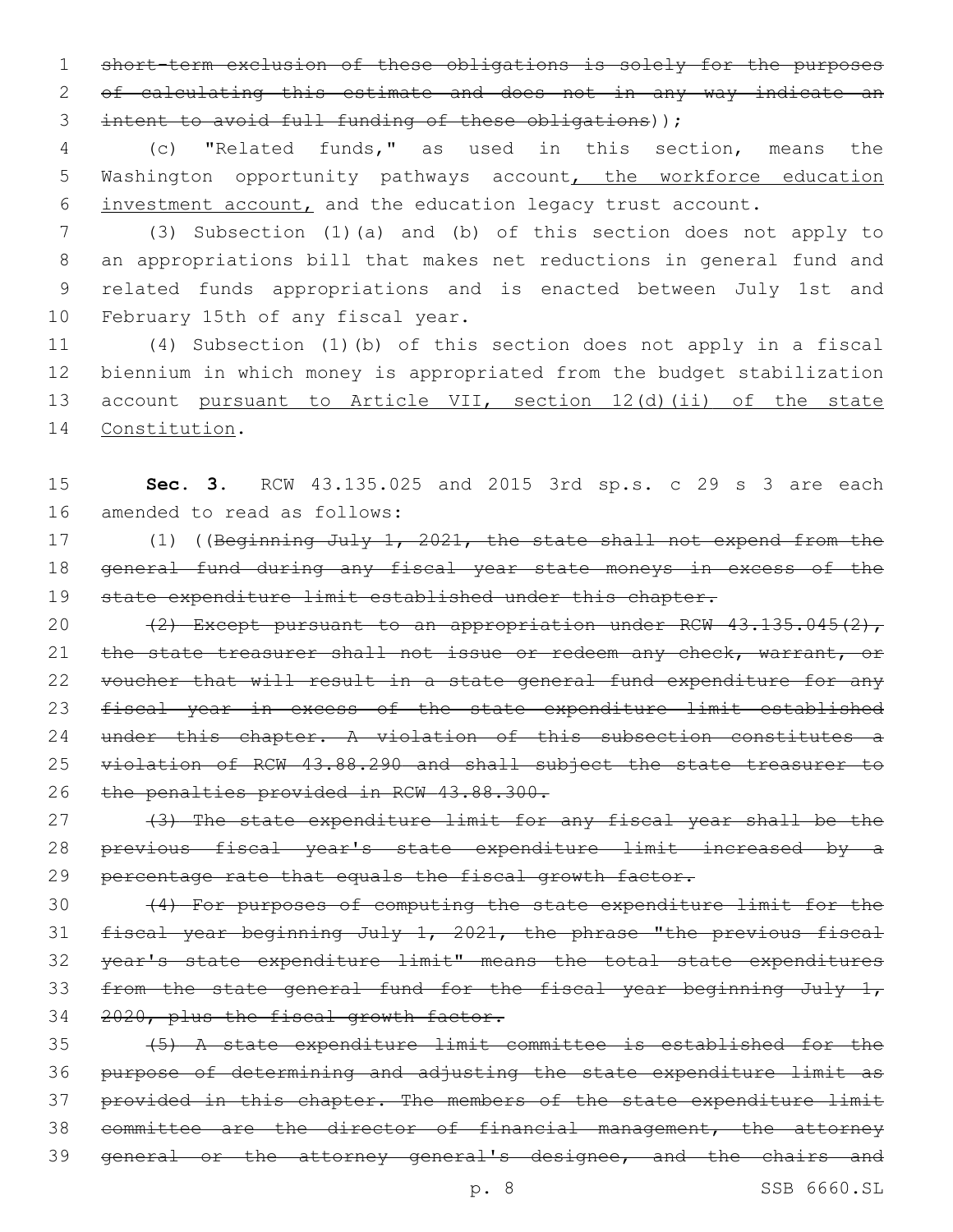1 ranking minority members of the senate committee on ways and means 2 and the house of representatives committee on ways and means. All 3 actions of the state expenditure limit committee taken pursuant to 4 this chapter require an affirmative vote of at least four members.

5 (6)) Each November, the ((state expenditure limit committee)) 6 economic and revenue forecast council shall ((adjust the expenditure 7 limit for the preceding fiscal year based on actual expenditures and 8 known changes in)) calculate the fiscal growth factor ((and then 9 project an expenditure limit)) for ((the next two)) each fiscal 10 ((years)) year of the current biennium and the ensuing biennium. 11 ((If, by November 30th, the state expenditure limit committee has not 12 adopted the expenditure limit adjustment and projected expenditure 13 <del>limit as provided in subsection (5) of this section, the attorney</del> 14 general or his or her designee shall adjust or project the 15 expenditure limit, as necessary.

16  $(7)$ )) (2) The definitions in this subsection apply throughout 17 this chapter unless the context clearly requires otherwise.

18 (a) "Fiscal growth factor" means the average growth in state 19 personal income for the prior ten fiscal years.

20 (((8)) (b) "General fund" means the state general fund.

21 **Sec. 4.** RCW 43.135.034 and 2015 3rd sp.s. c 44 s 421 are each 22 amended to read as follows:

 (1)(a) Any action or combination of actions by the legislature that raises taxes may be taken only if approved by a two-thirds vote in both the house of representatives and the senate. Pursuant to the referendum power set forth in Article II, section 1(b) of the state Constitution, tax increases may be referred to the voters for their 28 approval or rejection at an election.

 (b) For the purposes of this chapter, "raises taxes" means any action or combination of actions by the state legislature that increases state tax revenue deposited in any fund, budget, or account, regardless of whether the revenues are deposited into the 33 general fund.

34 (2)( $(\overline{a})$  If the legislative action under subsection  $(1)$  of this section will result in expenditures in excess of the state expenditure limit, then the action of the legislature may not take effect until approved by a vote of the people at a November general election. The state expenditure limit committee must adjust the state expenditure limit by the amount of additional revenue approved by the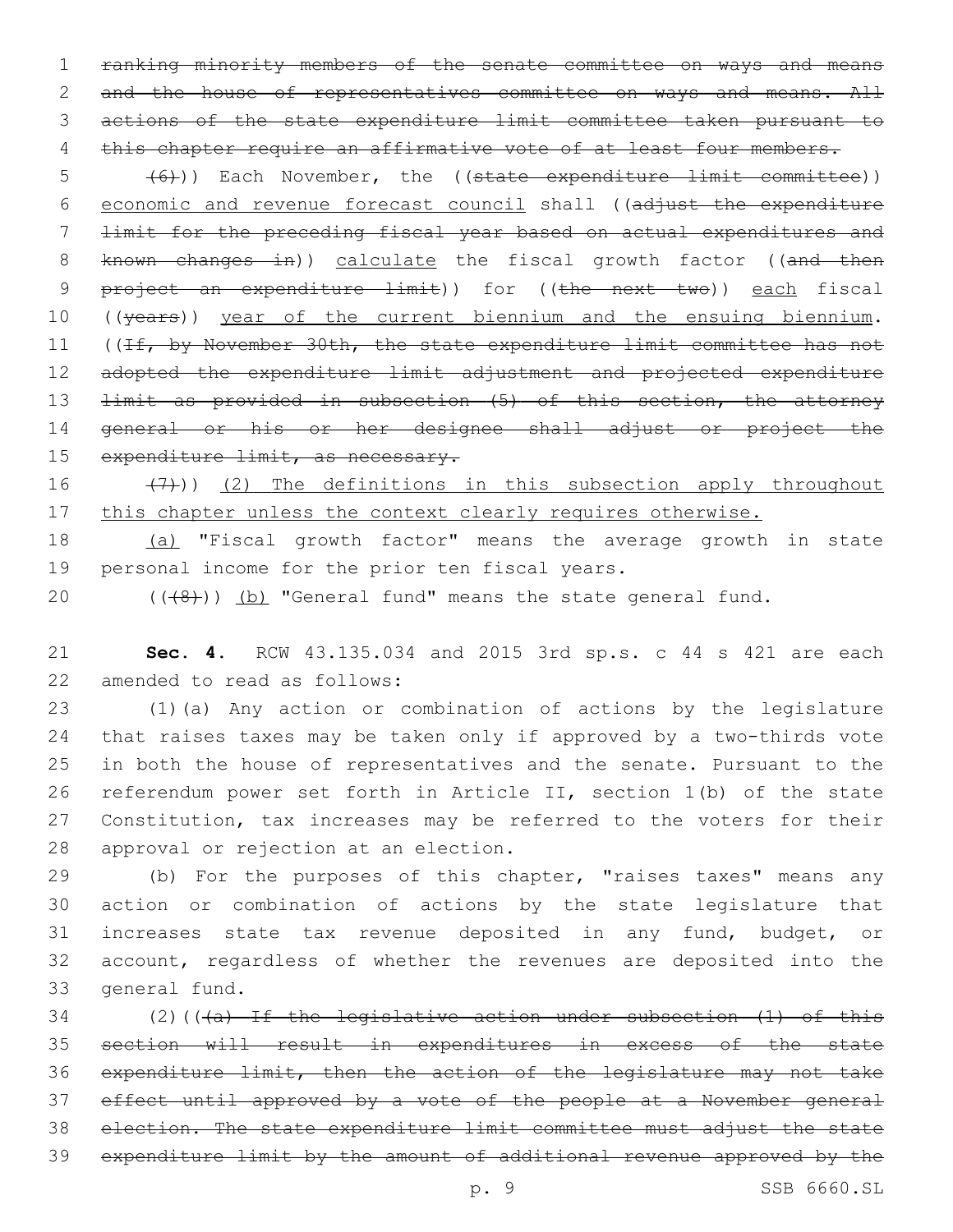1 voters under this section. This adjustment may not exceed the amount 2 of revenue generated by the legislative action during the first full 3 fiscal year in which it is in effect. The state expenditure limit 4 must be adjusted downward upon expiration or repeal of the 5 legislative action.

6 (b) The ballot title for any vote of the people required under 7 this section must be substantially as follows:

8 "Shall taxes be imposed on . . . . . . . in order to allow a 9 spending increase above last year's authorized spending adjusted for 10 personal income growth?"

11 (3)(a) The state expenditure limit may be exceeded upon 12 declaration of an emergency for a period not to exceed twenty-four 13 months by a law approved by a two-thirds vote of each house of the 14 <del>legislature and signed by the governor. The law must set forth the</del> 15 nature of the emergency, which is limited to natural disasters that 16 require immediate government action to alleviate human suffering and 17 provide humanitarian assistance. The state expenditure limit may be 18 exceeded for no more than twenty-four months following the 19 declaration of the emergency and only for the purposes contained in 20 the emergency declaration.

21 (b) Additional taxes required for an emergency under this section 22 may be imposed only until thirty days following the next general 23 election, unless an extension is approved at that general election. 24 The additional taxes expire upon expiration of the declaration of 25 emergency. The legislature may not impose additional taxes for 26 emergency purposes under this subsection unless funds in the 27 education construction fund have been exhausted.

28  $(e)$ )) The state or any political subdivision of the state may not 29 impose any tax on intangible property listed in RCW 84.36.070 as that 30 statute exists on January 1, 1993.

31 (((4) If the cost of any state program or function is shifted 32 from the state general fund to another source of funding, or if moneys are transferred from the state general fund to another fund or account, the state expenditure limit committee, acting pursuant to RCW 43.135.025(5), must lower the state expenditure limit to reflect 36 the shift. For the purposes of this section, a transfer of money from the state general fund to another fund or account includes any state legislative action taken that has the effect of reducing revenues from a particular source, where such revenues would otherwise be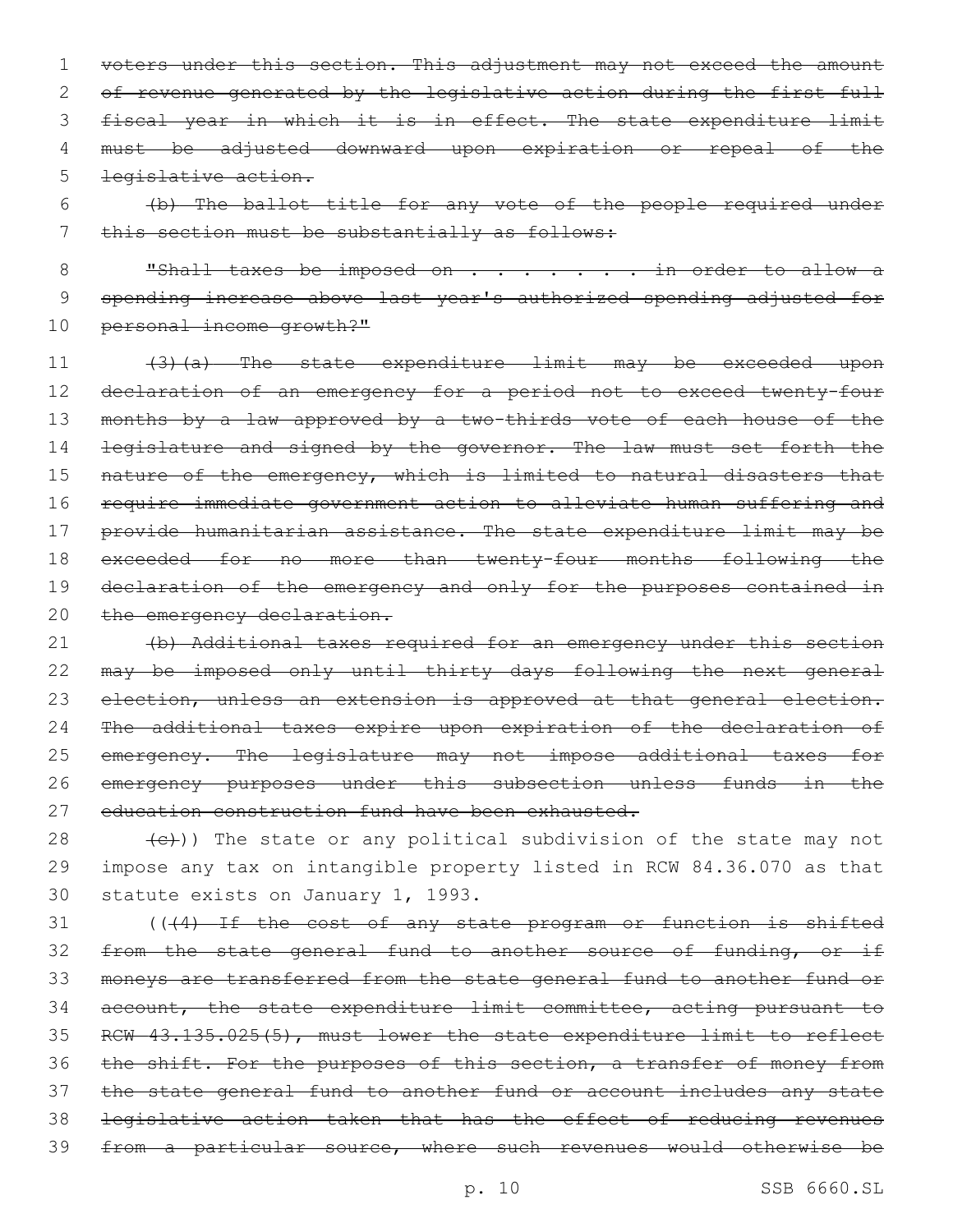deposited into the state general fund, while increasing the revenues from that particular source to another state or local government account. This subsection does not apply to: (a) The dedication or use 4 of lottery revenues under RCW 67.70.240(1)(c), in support of education or education expenditures; (b) a transfer of moneys to, or an expenditure from, the budget stabilization account; or (c) a transfer of money to, or an expenditure from, the connecting 8 Washington account established in RCW 46.68.395.

 (5) If the cost of any state program or function and the ongoing revenue necessary to fund the program or function are shifted to the 11 state general fund on or after January 1, 2007, the state expenditure 12 <del>limit committee, acting pursuant to RCW 43.135.025(5), must increase</del> 13 the state expenditure limit to reflect the shift unless the shifted 14 revenue had previously been shifted from the general fund.))

 **Sec. 5.** RCW 82.33.060 and 2012 1st sp.s. c 8 s 4 are each 16 amended to read as follows:

 (1) To facilitate compliance with, and subject to the terms of, 18 RCW 43.88.055 and 43.88.030, the state budget outlook work group shall prepare, subject to the approval of the economic and revenue forecast council under RCW 82.33.010, an official state budget outlook for state revenues and expenditures for the general fund and 22 related funds. ((In odd-numbered years, the period covered by the November state budget outlook shall be the current fiscal biennium 24 and the next ensuing fiscal biennium. In even-numbered years, the 25 period covered by the November state budget outlook shall be the next 26 two ensuing fiscal biennia.)) The revenue and caseload projections used in the outlook must reflect the most recent official forecasts adopted by the economic and revenue forecast council and the caseload forecast council for the years for which those forecasts are available.30

(2) The outlook must:31

 (a) Estimate revenues to and expenditures from the state general fund and related funds. The estimate of ensuing biennium expenditures must include maintenance items including, but not limited to, continuation of current programs, forecasted growth of current entitlement programs, and actions required by law, including legislation with a future implementation date. Estimates of ensuing biennium expenditures must exclude policy items including, but not limited to, legislation not yet enacted by the legislature,

p. 11 SSB 6660.SL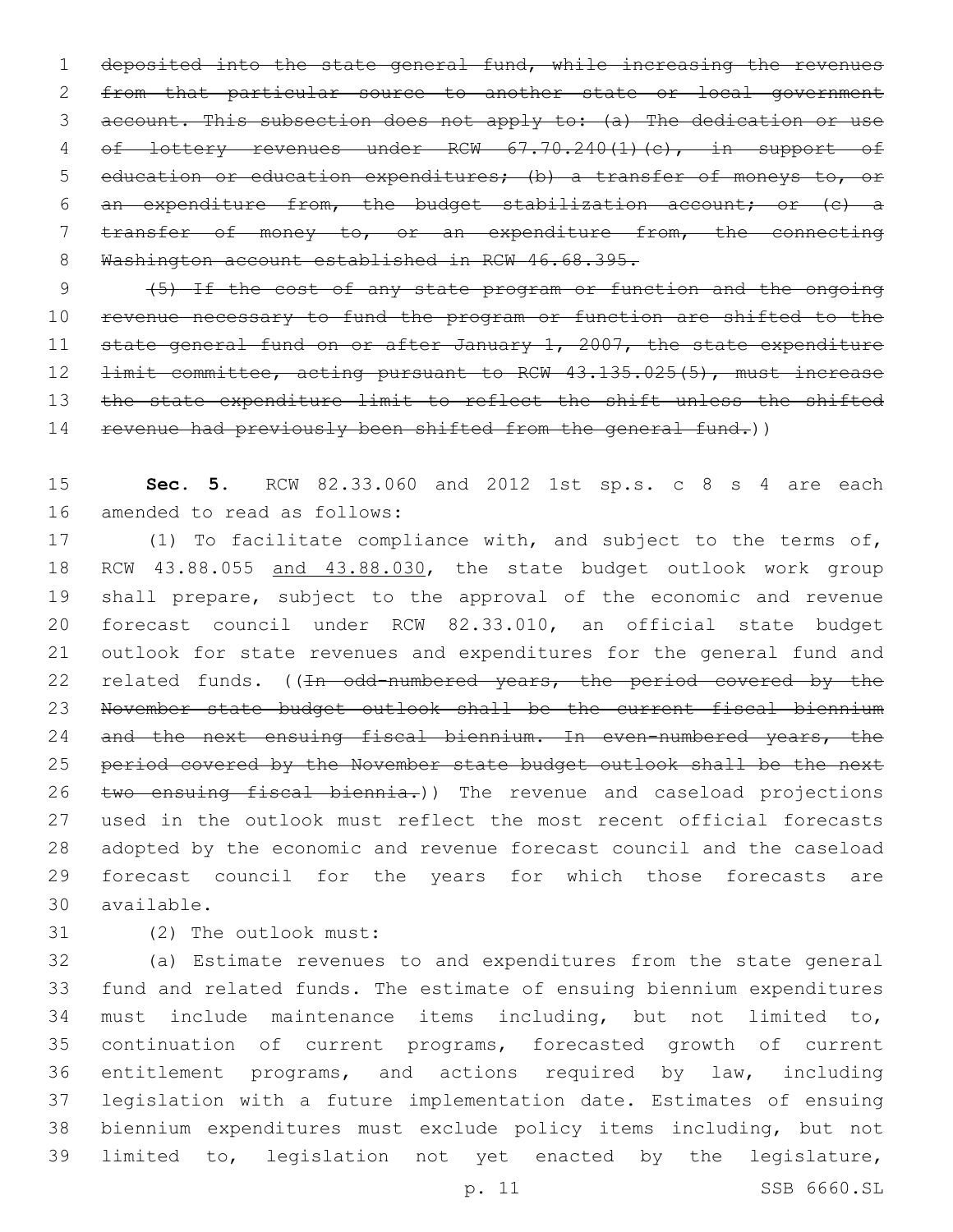collective bargaining agreements not yet approved by the legislature, and changes to levels of funding for employee salaries and benefits unless those changes are required by statute. Estimated maintenance level expenditures must also exclude costs of court rulings issued during or within fewer than ninety days before the beginning of the 6 current legislative session;

 (b) Address major budget and revenue drivers, including trends 8 and variability in these drivers;

 (c) Clearly state the assumptions used in the estimates of baseline and projected expenditures and any adjustments made to those 11 estimates;

 (d) Clearly state the assumptions used in the baseline revenue 13 estimates and any adjustments to those estimates; and

 (e) Include the impact of previously enacted legislation with a 15 future implementation date.

 (3) The outlook must also separately include projections based on the revenues and expenditures proposed in the governor's budget documents submitted to the legislature under RCW 43.88.030.

 (4) The economic and revenue forecast council shall submit state budget outlooks prepared under this section to the governor and the members of the committees on ways and means of the senate and house of representatives, including one copy to the staff of each of the 23 committees, as required by this section.

 (5) Each January, the state budget outlook work group shall also prepare, subject to the approval of the economic and revenue forecast council, a state budget outlook for state revenues and expenditures that reflects the governor's proposed budget document submitted to the legislature under chapter 43.88 RCW. Within thirty days following enactment of an operating budget by the legislature, the work group shall prepare, subject to the approval of the economic and revenue forecast council, a state budget outlook for state revenues and 32 expenditures that reflects the enacted budget.

 (6) All agencies of state government shall provide to the supervisor immediate access to all information relating to state 35 budget outlooks.

 (7) The state budget outlook work group must publish its proposed methodology on the economic and revenue forecast council web site. The state budget outlook work group, in consultation with the economic and revenue forecast work group and outside experts if necessary, must analyze the extent to which the proposed methodology